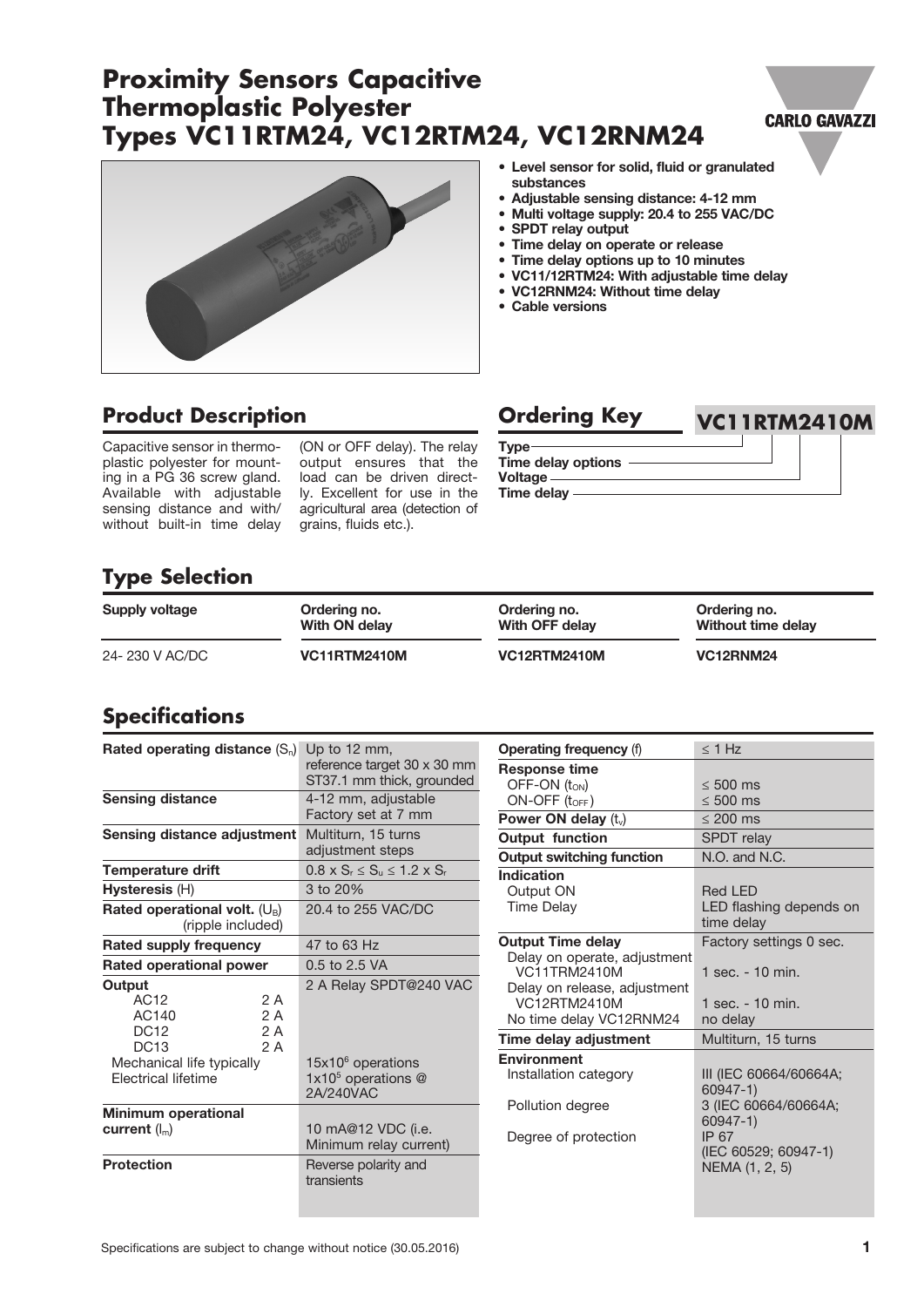

# **Specifications (cont.)**

| <b>Ambient temperature</b>      |                                                                                                             | <b>Housing material</b>    |                                                                            |
|---------------------------------|-------------------------------------------------------------------------------------------------------------|----------------------------|----------------------------------------------------------------------------|
| Operating temperature           | $-20^{\circ}$ to $+70^{\circ}$ C                                                                            | Body                       | PBT, Polyester                                                             |
| Storage temperature             | $(-4^{\circ}$ to $+158^{\circ}F)$<br>$-40^{\circ}$ to $+85^{\circ}$ C<br>$(-40^{\circ}$ to $+185^{\circ}F)$ | Backpart<br><b>Trimmer</b> | Arnitel<br><b>LCP</b> Vectra                                               |
|                                 |                                                                                                             | <b>Connection</b>          |                                                                            |
| <b>Vibration</b>                | 10 to 150 Hz, 1.0 mm/15 G<br>(IEC 60068-2-6)                                                                | Cable                      | PVC, gray, 2 m<br>$5 \times 0.75$ mm <sup>2</sup> , $\varnothing$ = 7.6 mm |
| <b>Shock</b>                    | 30 g / 11ms, 3 pos, 3 neg<br>per axis<br>(IEC 60068-2-6, 60068-2-32)                                        | Weight                     | $\leq$ 320 g                                                               |
|                                 |                                                                                                             | <b>Approvals</b>           | cULus (UL508+CSA)                                                          |
| <b>Rated insulation voltage</b> | $\geq$ 250 VAC (rms)                                                                                        | <b>CE-marking</b>          | Yes                                                                        |

# **Dimensions**



# **Trimmer VS Delaytime**



### **Trimmer VS Distance**

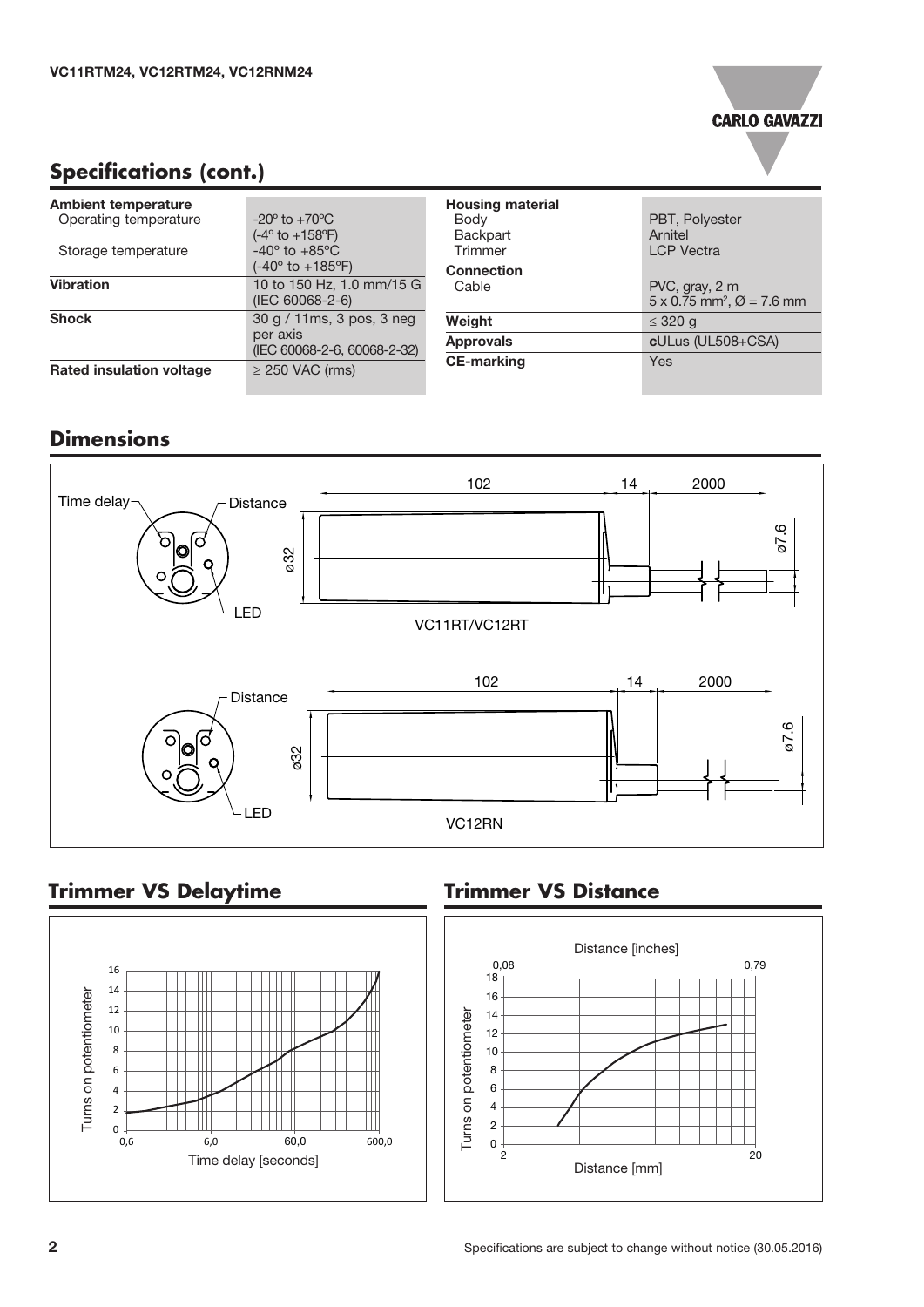# **CARLO GAVAZZI**

#### 0,00 0,08 0,16 0,24 0,31 0,39 0,47 0,55 Distance [Inches] -0,8 -0,6 -0,4  $-0.2$  를 0,0 0,2 0,4 0,6 0,8 ches] 0 2 4 6 8 10 12 14 Distance [mm]  $-20,0<sup>1</sup>$  $-15.0$ -10,0 -5,0 0,0 5,0 10,0 15,0 20,0 Ξ. ፔ

#### **Detection Diagram**

## **Mode of Operation**

*VC11RTM24* (See operation diagram). Power supply is applied to the sensor (BN and BU wires). When the target is not present, the relay operates (connection between BK and YE wires) and LED lights. When the target is detected the time

*VC12RTM24* (See operation diagram). Power supply is applied to the sensor BN and BU wires) and time measurement starts. When the set time has expired (0-10 min.) the relay operates (connection between BK and YE wires) and remains

*VC12RNM24* (See operation diagram). Power supply is applied to the sensor (BN and BU wires). The relay operates (connection between BK and YE wires) and remains ON until the

measurement starts and LED flashes. After expiration of the set time (0-10 min.), the relay releases (connection between BK and GY wires) and LED turns off. The relay remains released as long as the target is detected.

connected until the target is detected. After activation of the sensor the relay releases (connection between BK and GY wires). As soon as the target is not present again the time measurements of the set time starts.

target is detected. After activation of the sensor the relay releases (connection between BK and GY wires.)

#### **Wiring Diagram**



#### **Adjustment**